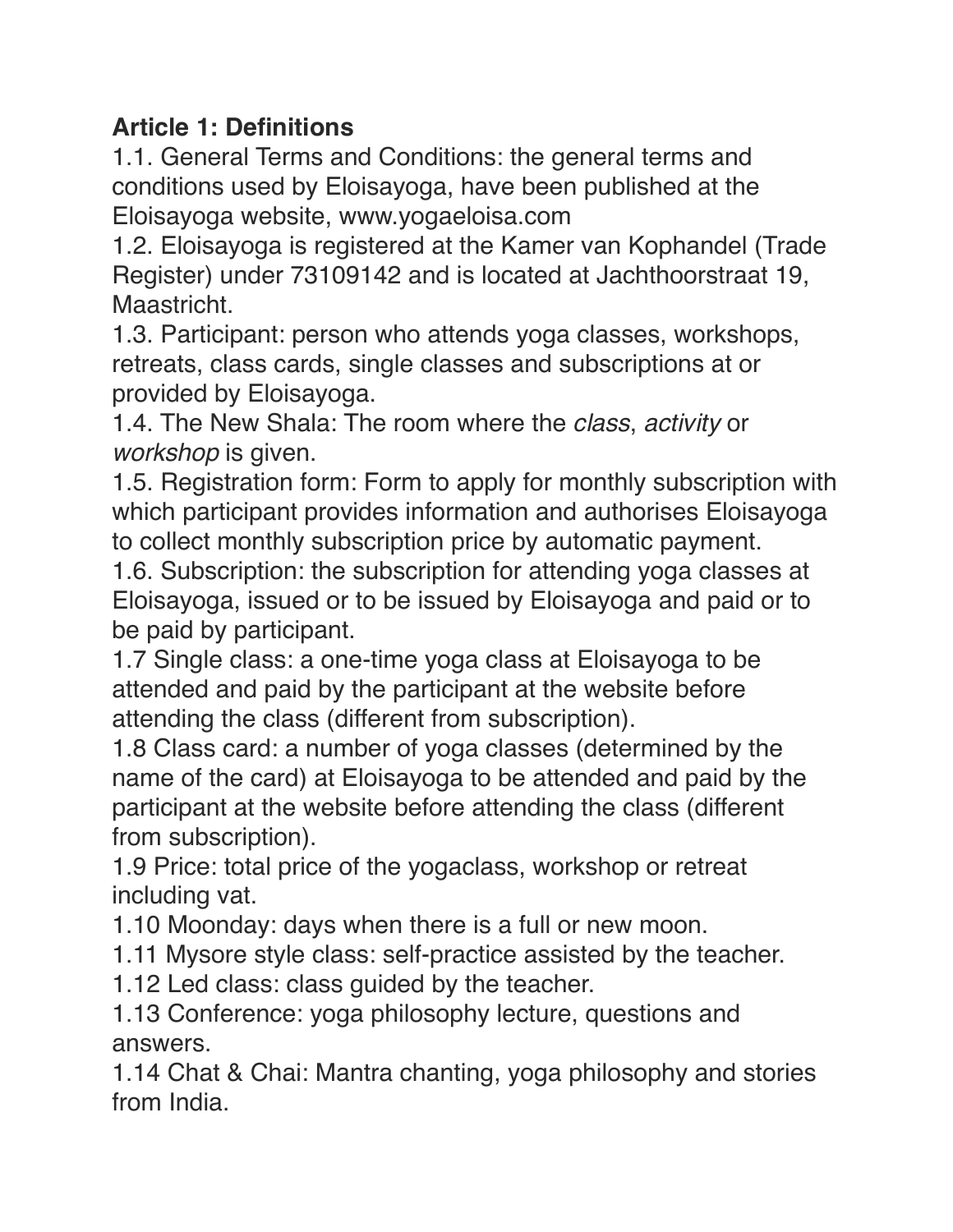1.15 OpenStudio: software application used to book subscriptions, classes, single classes and other service provided by Eloisayoga.

## **Article 2: scope of application**

The General Terms and Conditions are applicable to yoga classes, workshops, retreats, class cards, single classes and subscriptions provided by Eloisayoga. By participating in a yoga class, workshop, retreat, class cards, single classes and subscriptions, the participant agrees to the applicability of the General Terms and Conditions. Eloisayoga reserves the right to amend the General Terms and Conditions at any time. The recent version that is applicable is available at the website [www.yogaeloisa.com](http://www.yogaeloisa.com)

### **Article 3: class cards, subscriptions and single classes**

3.1. Subscription is due once the participant has arranged the payment and is fully received by Eloisayoga and not transferable. 3.2 Participants can participate in yoga classes with valid class cards, single classes or subscriptions.

#### 3.3 Subscriptions

### 3.3.1 Monthly subscriptions

The minimum time for the monthly subscription is three months. The effective date of the monthly subscription is the first day of the month. The expiry date is always the last day of the month. To apply for monthly subscription the student fills in and signs the registration form to provide information and authorises Eloisayoga to collect the monthly subscription price by automatic payment. Eloisayoga offers 2 monthly subscriptions: Unlimited (unlimited classes) and 2 times per week (2 classes per week).

3.3.2 Subscription fees and payment

All subscriptions fees are collected through monthly automatic payment during the first week of the month. The participant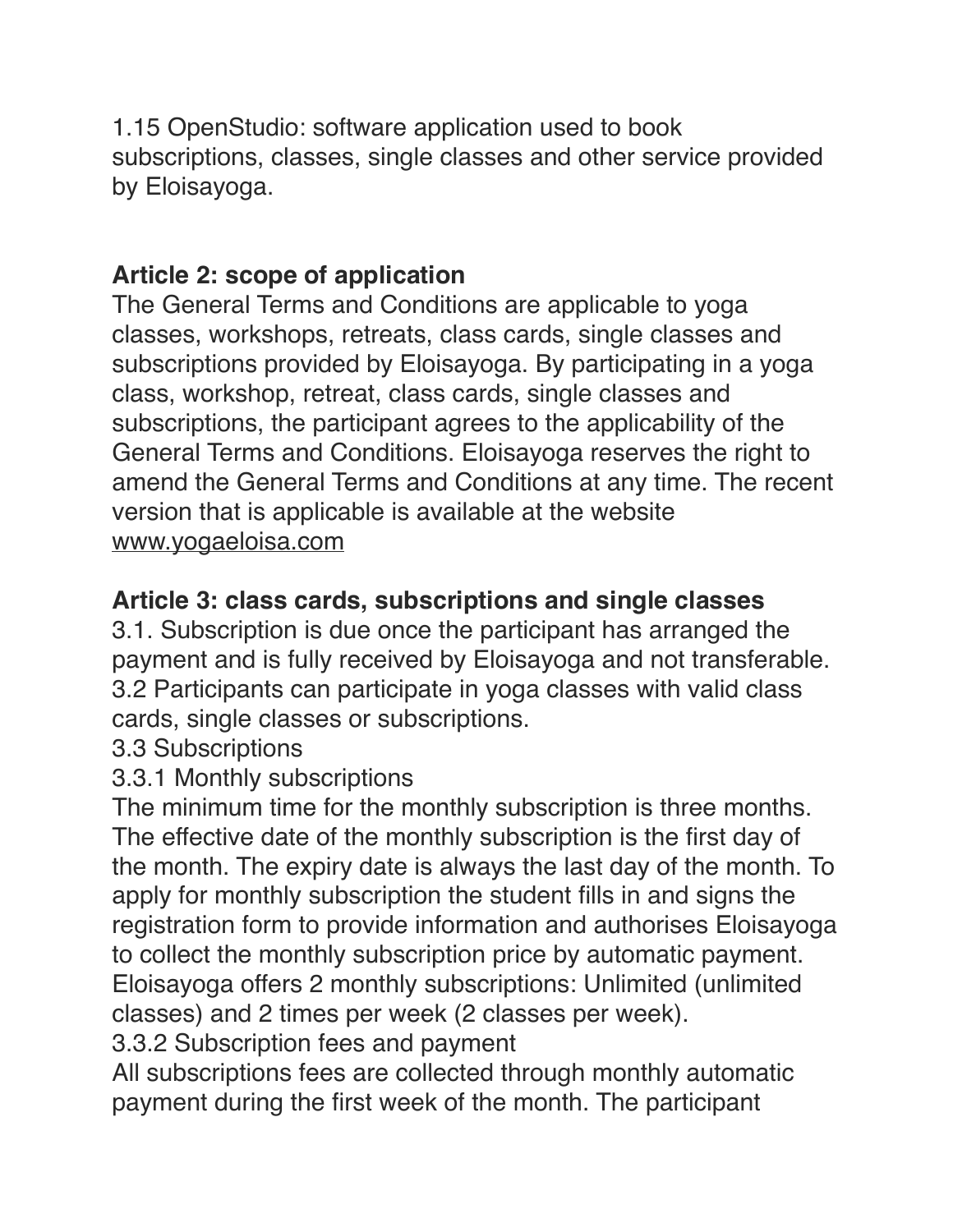authorizes Eloisayoga for monthly automatic payment by signing the registration form.

3.3.3 Subscription changes

Monthly subscriptions can be changed from *Unlimited* to *Two times per week* by sending an email to

efernandeziskandar@gmail.com the latest before the fifteenth (15th) day of the last month (for the next month).

3.3.4 Termination of subscription

Termination of monthly subscription must be communicated to Eloisayoga by sending an email to

efernandeziskandar@gmail.com the latest before the fifteenth (15th) day of the last month (for the next month).

3.3.5 Special terms to termination due to physical health Special occasions such as longterm illness, operations, physical injuries a.o. the student can request for early termination by sending an email to efernandeziskandar@gmail.com

### **Article 4: prices, payment and changes**

4.1. The applicable recent prices and rates of yoga classes, workshops, retreats, class cards, single classes and subscriptions at or provided by Eloisa-yoga are published on [eloisayoga.com.](http://eloisayoga.com) 4.2 Payments for all yoga classes, workshops, retreats, class cards, single classes and subscriptions at or provided by Eloisayoga must be done prior to participation. Payment can be done through Open Studio (access via [eloisayoga.com\)](http://eloisayoga.com). We do not accept cash payment.

4.2 Monthly subscriptions (as defined in 3.3.1) are due to monthly automatic payment .

4.3 Eloisayoga reserves the right to amend prices. Changes of prices are communicated through the newsletter and announced at The New Shala entrance.

4.3. In case the monthly contribution cannot be collected through automatic payment due to insufficient funds on the bankaccount of the participant, or due to invalid bankaccount information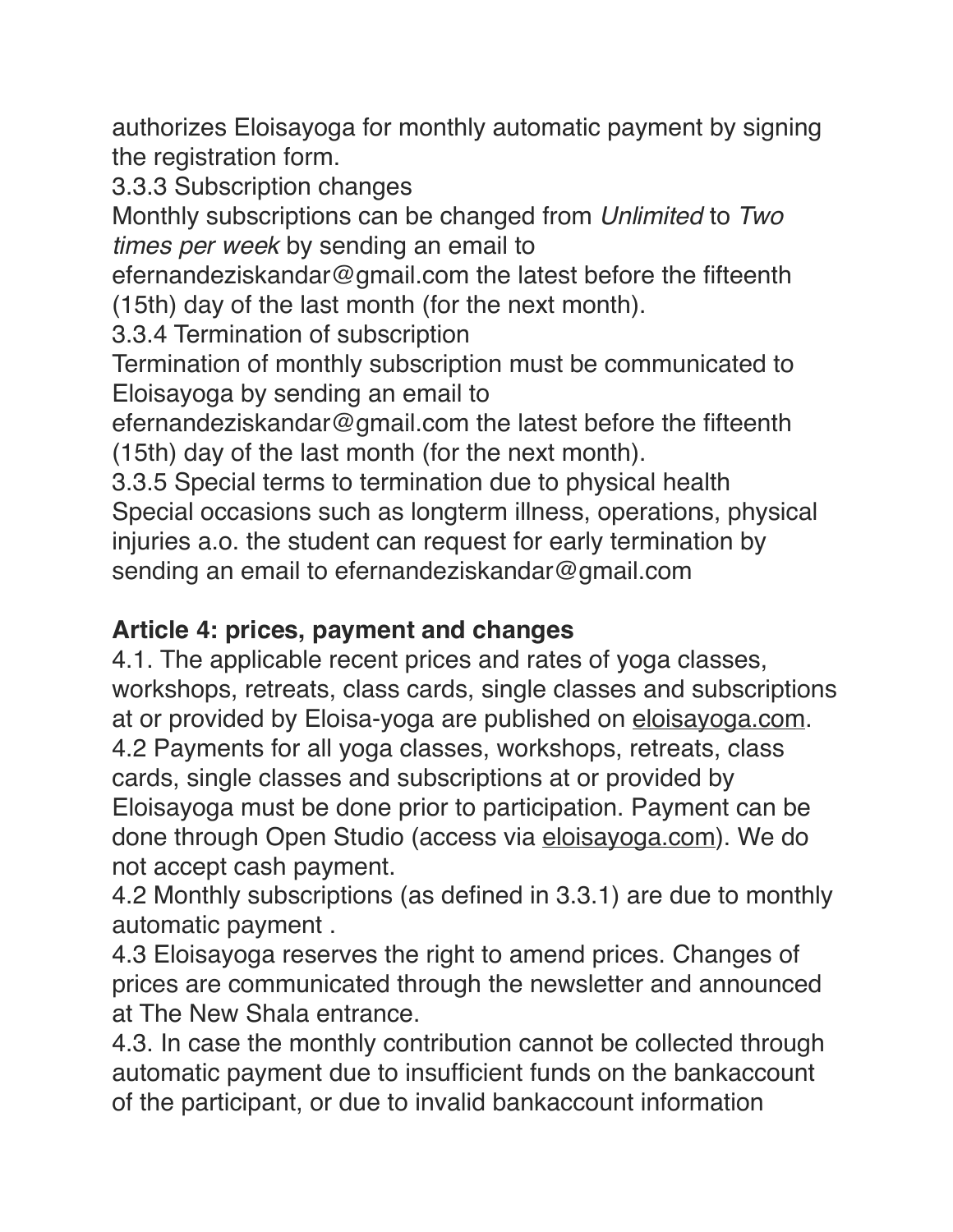provided by the participant, or in case the participant reverses the collection, the Student is to pay all overdue payments until the membership has been terminated following the general terms and conditions.

4.4 Participants who are enrolled at an educational institution as students can book subscriptions and class cards with a 15% discount on subscriptions and class cards. Eloisayoga reserves the right to amend the student discount at any moment. Changes of discount are communicated through the newsletter.

# **Article 5: Reservations and schedule**

5.1 Participants reserve yoga classes, workshops, retreats, class cards, single classes and subscriptions at or provided by Eloisayoga through the online booking system Open Studio (access via [eloisayoga.com\)](http://eloisayoga.com).

5.2 Bookings can be cancelled free of charge until 1 hour before the class starts, through the student's account but not by phone or email.

5.3 If a class is fully booked and online booking is no longer possible, the student can still come to the studio at the risk of having to wait for a free spot.

5.4 Eloisayoga requests their students to arrive at least 10 minutes before scheduled class starting time to claim their reserved spot. Walk-in spots become available 5 minutes before scheduled class starting time.

5.5 The applicable and recent schedule is on the website [www.yogaeloisa.com](http://www.yogaeloisa.com). Eloisayoga reserves the right to amend the schedule at any time.

5.6 Participants should check the website and schedule before attending the class.

5.7 In case of cancellation of a class, participants will be informed by email or telephone.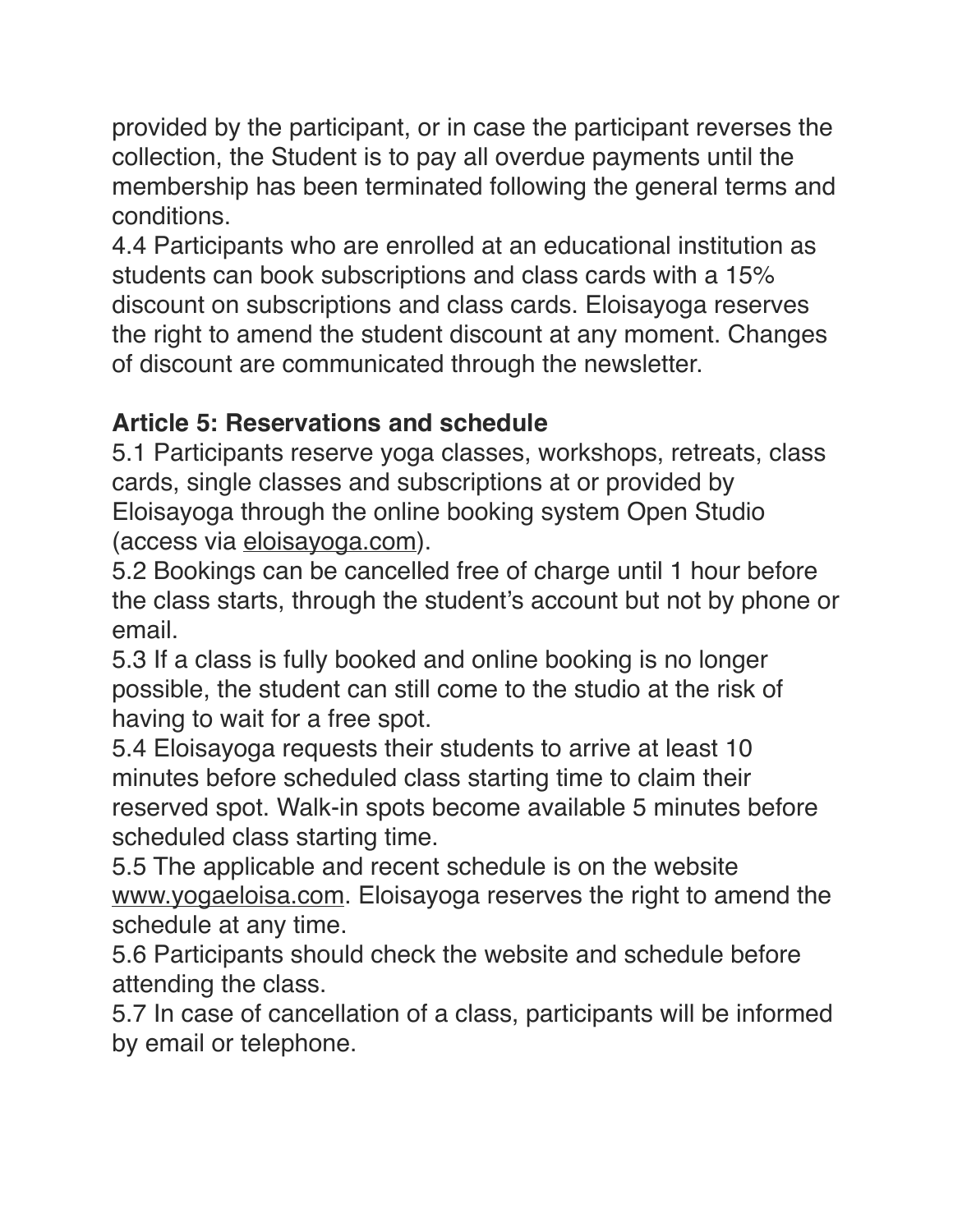5.8 Eloisayoga could close its doors during public holidays and moondays. Public holidays and moondays will be announced in the newsletter, on the website and in Open Studio in due time.

### **Article 6: Workshops, retreats and payment**

6.1. Registrations for any workshop, retreat or special activity are made by Eloisayoga's website. The student's spot is guaranteed after Eloisayoga received the payment (or deposit) prior to the workshop or retreat.

6.2. Cancellations of participation can only be made by sending an email to efernandeziskandar@gmail.com prior to the commencement of the workshop or training.

6.3. The student may cancel the registration for a workshop until seven (7) days before the commencement of the workshop free of charge. In case of cancellation up to six (6) days before the scheduled workshop 25% of the price is charged. Cancellation of the registration within 3-4 days before the commencement, 50% of the price is charged. In case of cancellation of the registration within 0-2 days before the commencement there is no refund, the 100% of the price is charged. The student may cancel the registration for retreats until fifteen (15) days before the commencement of the retreat free of charge. In case of cancellation up to fourteen (14) to seven (7) days before the scheduled retreat 25% of the price is charged. Cancellation of the registration within 6-3 days before the commencement, 50% of the price is charged. In case of cancellation of the registration within 0-3 days before the commencement there is no refund, the 100% of the price is charged.

Eloisayoga reserves the right to cancel any program at any time. If this is necessary, we will issue a full refund.

### **Article 7: The New Shala Rules**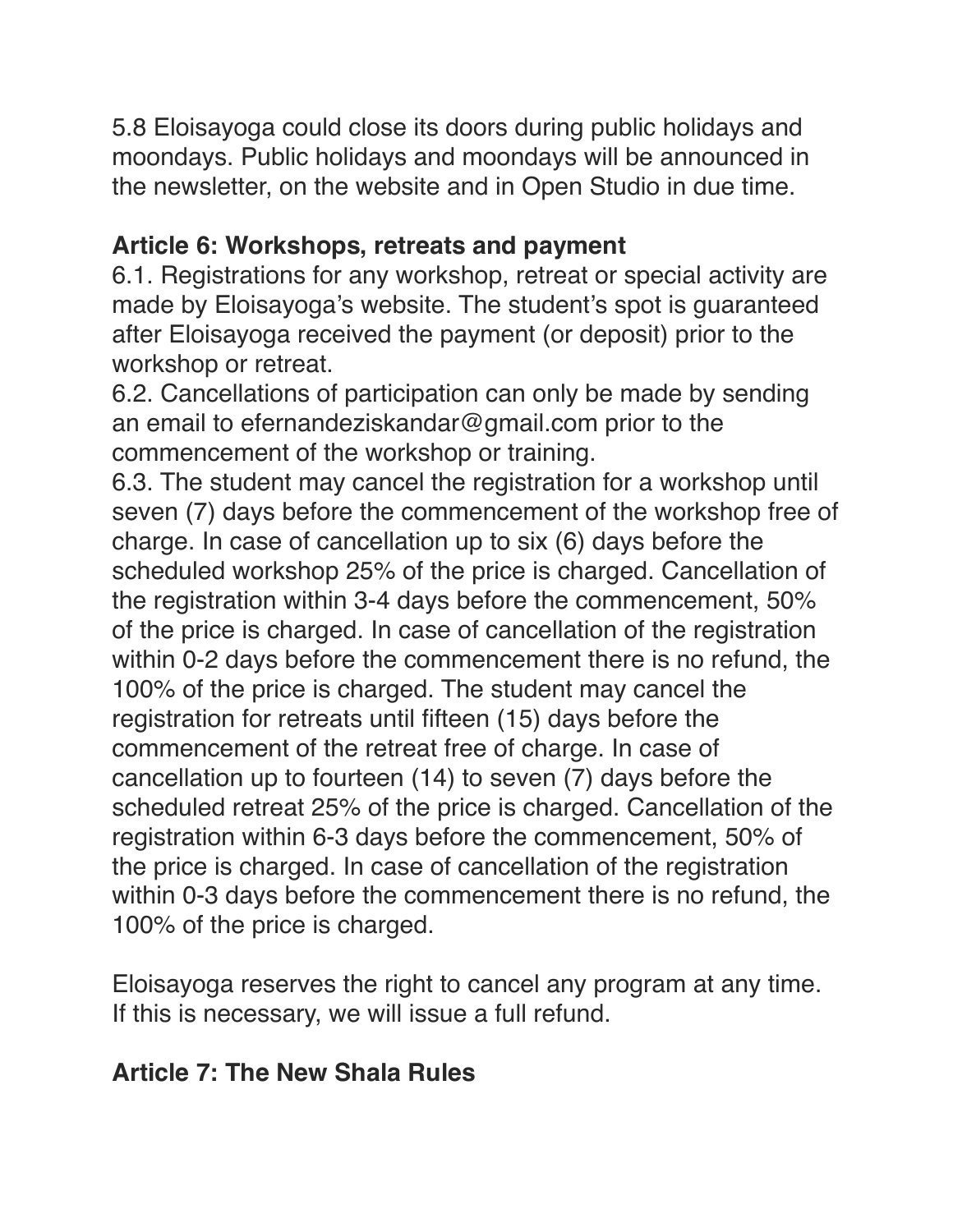- Reserve your spot in Open Studio (access via [eloisayoga.com](http://eloisayoga.com)) before attending yoga classes.
- Wear comfortable, clean clothes, in which you can move easily.
- Arrive 10 minutes early for led classes, workshops, chat&chai & conferences.
- Mysore style classes: start any time, but finish your practice before scheduled class time ends.
- Remove your shoes before entering The New Shala.
- Report any injuries or health issues to the teacher before class.
- Make sure you are clean and fresh when participating in yoga classes at The New Shala. Use unscented deodorant when needed. Please do not use lotions or perfume.
- Make sure your yoga mat, rug and towel are clean and odor free.
- Help us keeping The New Shala (yoga rooms, lounge, dressing room, toilets a.o.) clean.
- It is advised not to eat later than two hours before class.
- In Mysore Style and Led classes, the teacher uses 'hands on' therapeutic adjustments. Participants can at any time, without reason, express if they prefer not to receive an adjustment.

Eloisayoga reserves the right to deny students or participants, who do not observe the studio rules referred to in Article 7, access to The New Shala premises and to terminate the membership of the relevant the student or participant without a refund of any membership fee paid already.

### **Article 8: Liability**

The attendance of all yoga classes, workshops, retreats, class cards, single classes and subscriptions and other services provided by Eloisayoga, as well as leaving belongings in any area of The New Shala, are at own risk for the student. Eloisayoga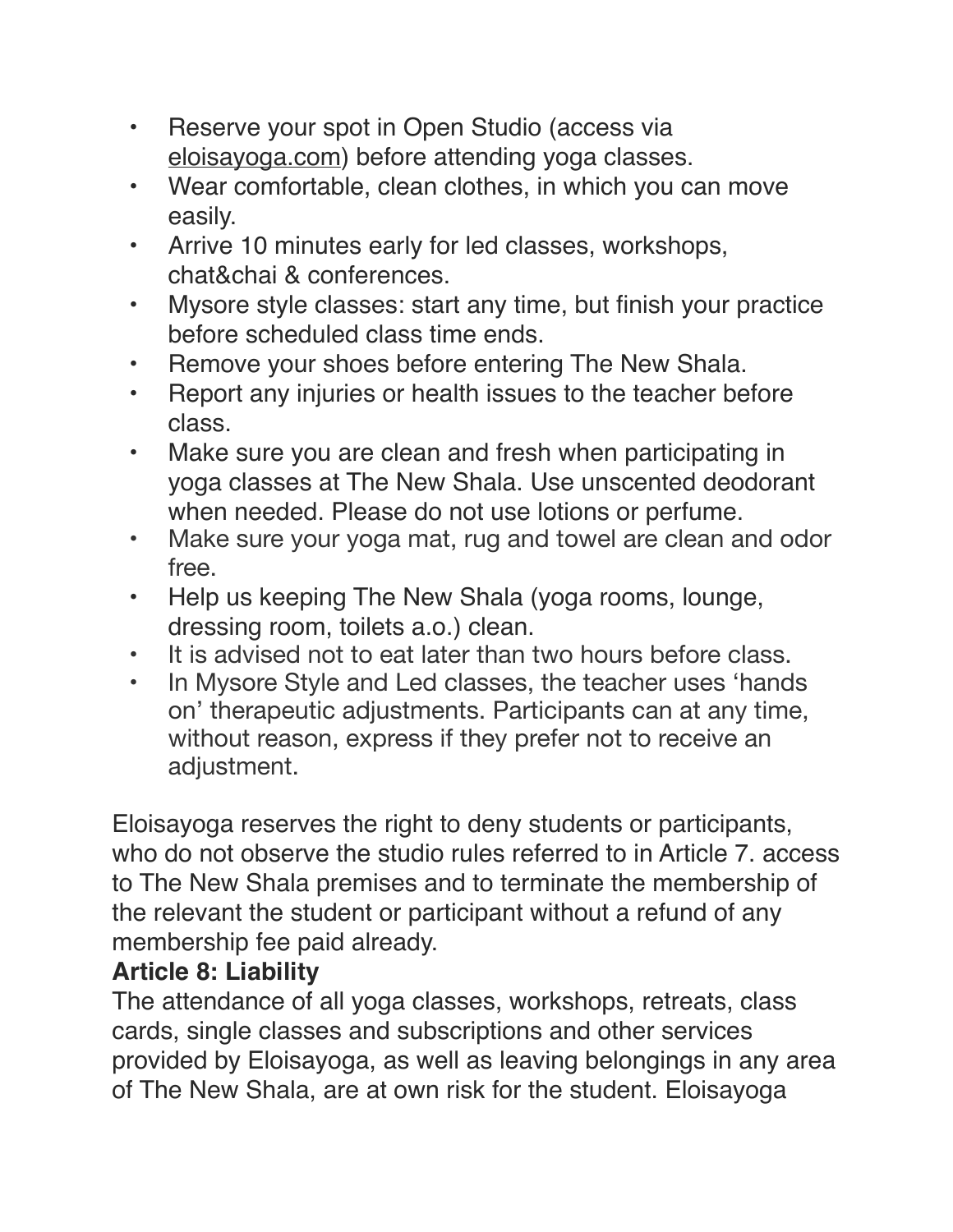accepts no liability whatsoever for physical injury, loss or damage relating to the student's attending yoga classes, workshops or any activity and leaving belongings in any of the areas of The New Shala and surroundings.

Always consult a doctor before starting yoga classes if you are not sure that you are completely healthy or in case of pregnancy. Even though Eloisayoga works with highly certified yoga teachers the student always runs the risk of receiving an injury during a yoga class, workshop or retreats. By participating these at Eloisayoga the student accepts this risk. In case of an injury or any other physical inconvenience, always inform the yoga teacher before starting the yoga class and listen to and follow the instructions of the relevant teacher. The student should perform the yoga poses carefully, listen to their body and keep in mind and accept physical limitations.

# **Article 9: Applicable Law and Disputes**

9.1. To all memberships, agreements and these General terms and conditions exclusively Dutch law is applicable.

9.2. Any disputes relating to these General terms and conditions, as well as any class card, single classes, workshops, retreats and subscriptions are settled exclusively by the competent court in The Netherlands.

## **Article 10: Personal data**

For administration and information purposes as well as to execute payment orders and update membership records, Eloisayoga collects personal data of the participants. These personal data are handled with due care by Eloisayoga and and complies with the Dutch Law for the protection of personal information. Eloisayoga shares these data with their software provider in order to ensure a prime function of the software for the activities in Eloisayoga. Personal data, such as email address, is used by Eloisayoga to inform the student of any services en products provided by Eloisayoga. The student can unsubscribe from the Eloisayoga newsletter at any time. In case the student not wishes to receive